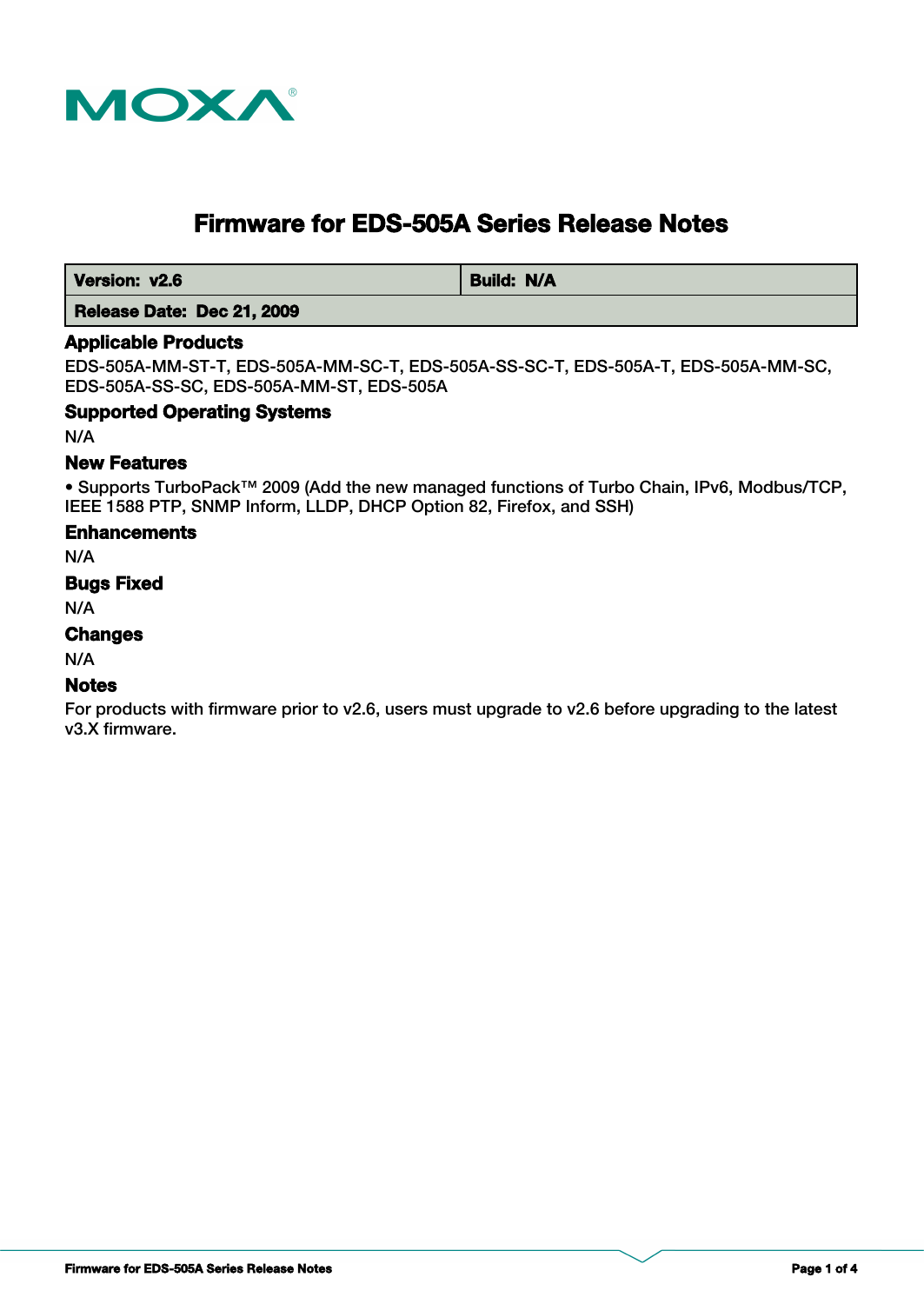

 **Version: v2.1 Build: N/A** 

 **Release Date: N/A**

## **Applicable Products**

EDS-505A

## **Supported Operating Systems**

N/A

### **New Features**

- Added new Turbo Ring ("Turbo Ring V2") function.
- Added new Ring Coupling function.
- Added Daylight Saving function.

## **Enhancements**

N/A

## **Bugs Fixed**

N/A

## **Changes**

N/A

## **Notes**

N/A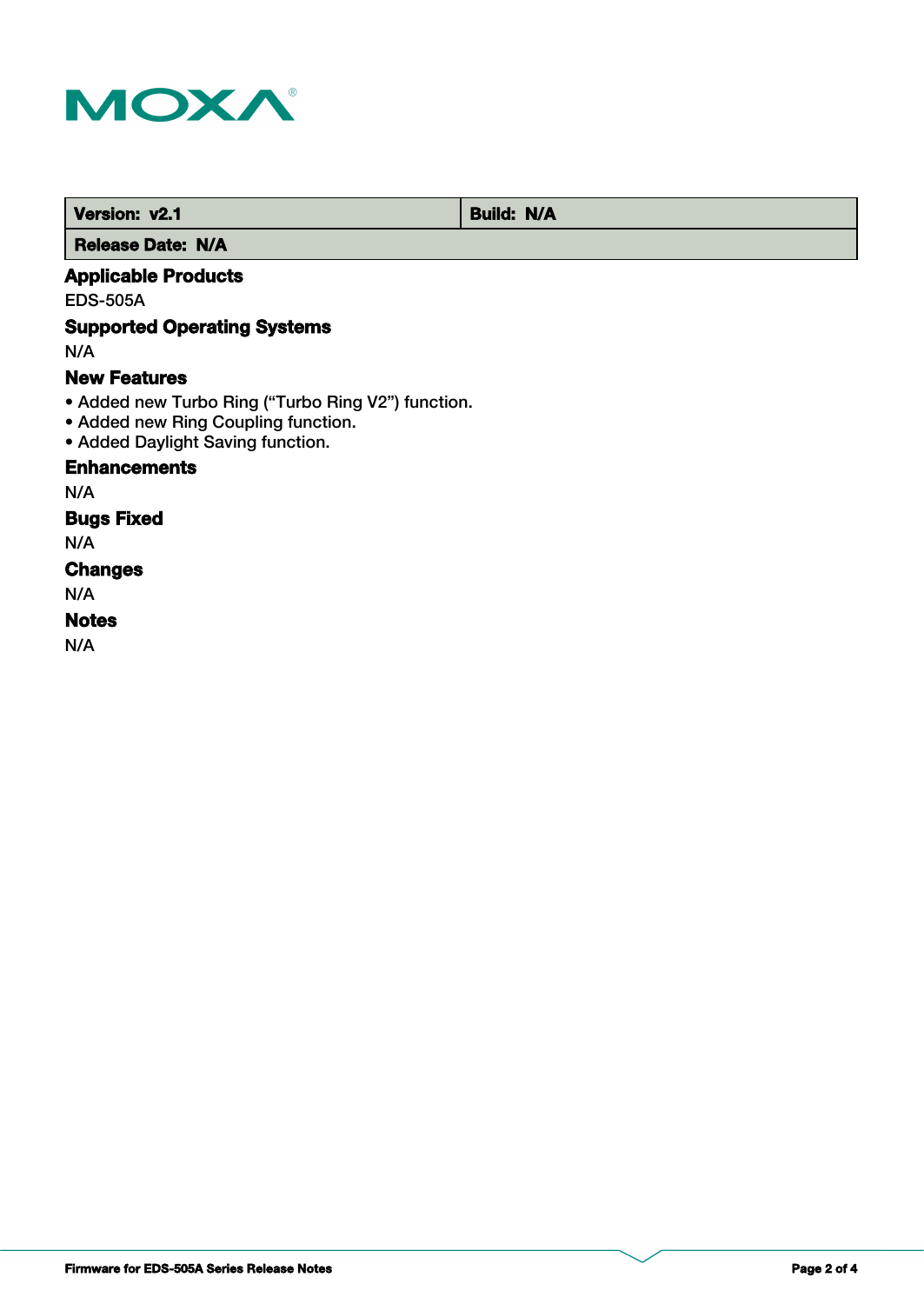

 **Version: v1.3 Build: N/A** 

 **Release Date: N/A**

## **Applicable Products**

EDS-505A

## **Supported Operating Systems**

N/A

### **New Features**

- Added Syslog function.
- Added Restart function.

## **Enhancements**

N/A

## **Bugs Fixed**

N/A

#### **Changes**

N/A

### **Notes**

N/A